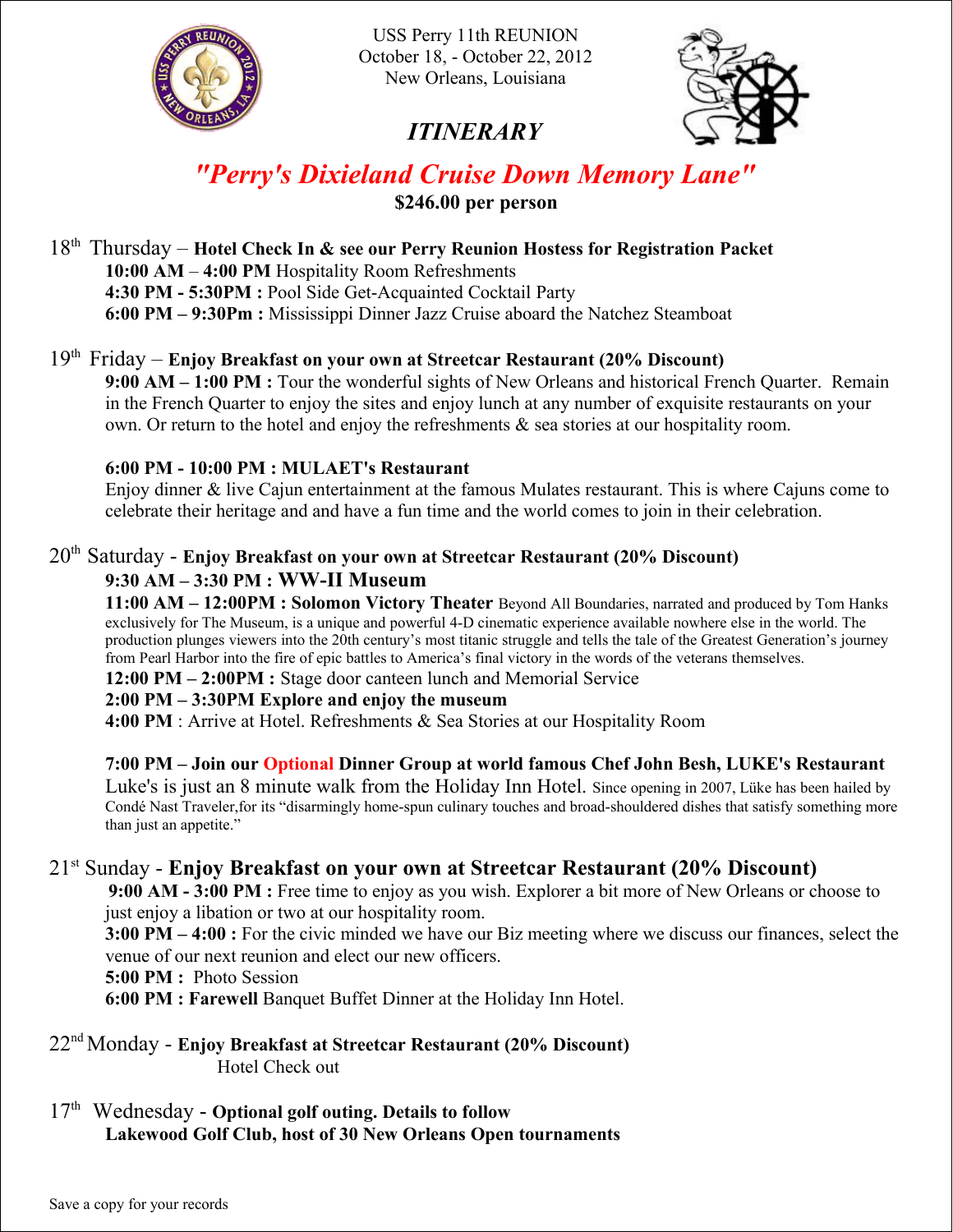*The Holiday Inn Hotel is located in the heart of downtown New Orleans and within walking distance to the French Quarter and other historical points of interest for the young at heart. Streetcar service is available for those who would rather ride. Rich in Louisiana tradition, this hotel and its staff promise to make our stay in New Orleans a wonderful experience. They have recently hosted the reunions of the USS New Orleans, WWII Glider Pilots, 22nd Bomber Squadron and many other military reunions.* 



# *USS PERRY FAREWELL DINNER BANQUET*



**Louisiana Seafood Display**

**Jumbo Gulf Shrimp on Ice Marinated Crab Claws Freshly Chucked Oysters on the Half Shell With Lemon, Remoulade and Cocktail Sauces**

**Soups - Chicken and Sausage Gumbo or Soup du Jour Salads - Tossed Salad, Pasta Salad, Potato Salad & Fruit Salad**

**Entrees**

## **Back-Of-Town Buffet**

**1 - Herb Roasted Pork Loin with Creole Mustard Sauce 2 - Chicken Louisiana, Marinated Grilled Chicken Breast Topped with Crawfish Sauce 3 - Pecan Crusted Amberjack with Lemon Cream Sauce** 

> **Desserts King Cake & Fruit Tarts**

**Chef's Selection of Appropriate Vegetable. Assorted Rolls and Creamery Butter. Freshly Brewed Regular and Decaffeinated Coffee and Iced Teas**